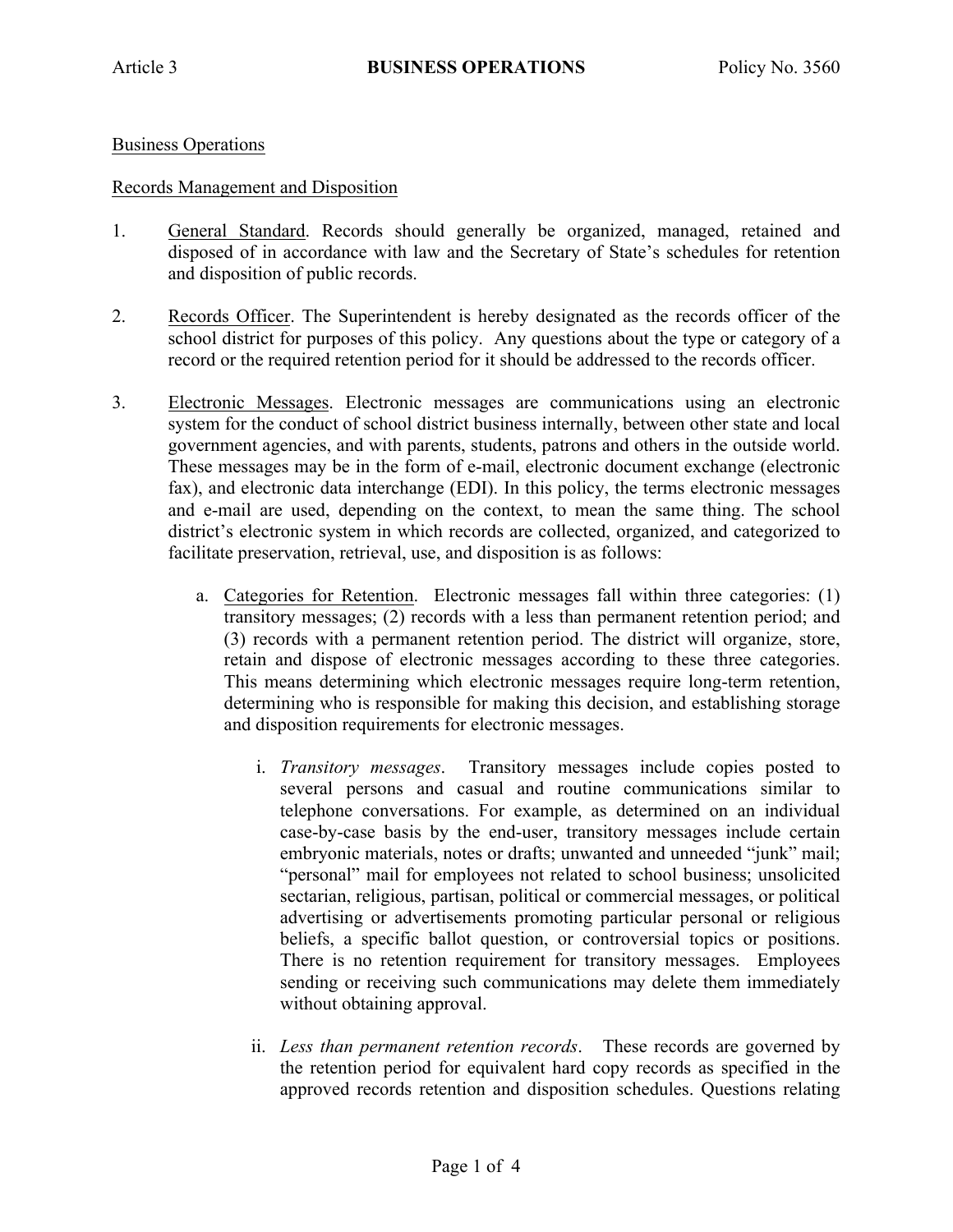to the retention or destruction of these records should be referred to the records officer.

- iii. *Permanent/archival retention records*. These are records scheduled for transfer to the Nebraska State Historical Society (NSHS). Decisions relating to such records should be made by the records officer in consultation with NSHS, and the State Records Administrator about either transferring the records or maintaining them in the agency of origin. If the transfer decision is made, the method, frequency and format of the transfer should be determined cooperatively by the records officer, the NSHS, and the State Records Administrator.
- b. Electronic Storage. The district's computer systems will store electronic messages throughout all user accounts for a period as provided by law.
- c. Proper Use of Electronic Messages.
	- i. Non-Discrimination. Electronic messaging is not permitted to be used to promote discrimination on the basis of sex, disability, race, color, religion, veteran status, national or ethnic origin, age, marital status, pregnancy, childbirth or related medical condition, sexual orientation or gender identity, or other protected status; promote sexual harassment; or to promote personal, political, or religious business or beliefs.
	- ii. Permissible Use. Electronic messaging is to be used only for purposes that are consistent with the mission of the school district. Electronic messaging is not permitted to be used for personal purposes except for: incidental, intermittent or occasional use which does not interfere with performance of duties as determined by the administration, use that is authorized pursuant to an individual use agreement, and use that represents a form of the employee's compensation. Electronic messaging is not permitted to be used for personal financial gain or for the purpose of campaigning for or against the nomination or election of a candidate or the qualification, passage, or defeat of a ballot question. Electronic messaging is not permitted to be used for purposes of assisting a non-profit organization except when and to the extent such use serves a school purpose or facilitates school district business.
	- iii. Conduct. Employees shall not read electronic messages received by another employee when there is no school purpose for doing so, send electronic messages under another employee's name without the employee's consent or administrative authorization, or change or alter any portion of a previously sent electronic message without administrative authorization.
	- iv. Other Regulations. Electronic messaging is subject to all requirements of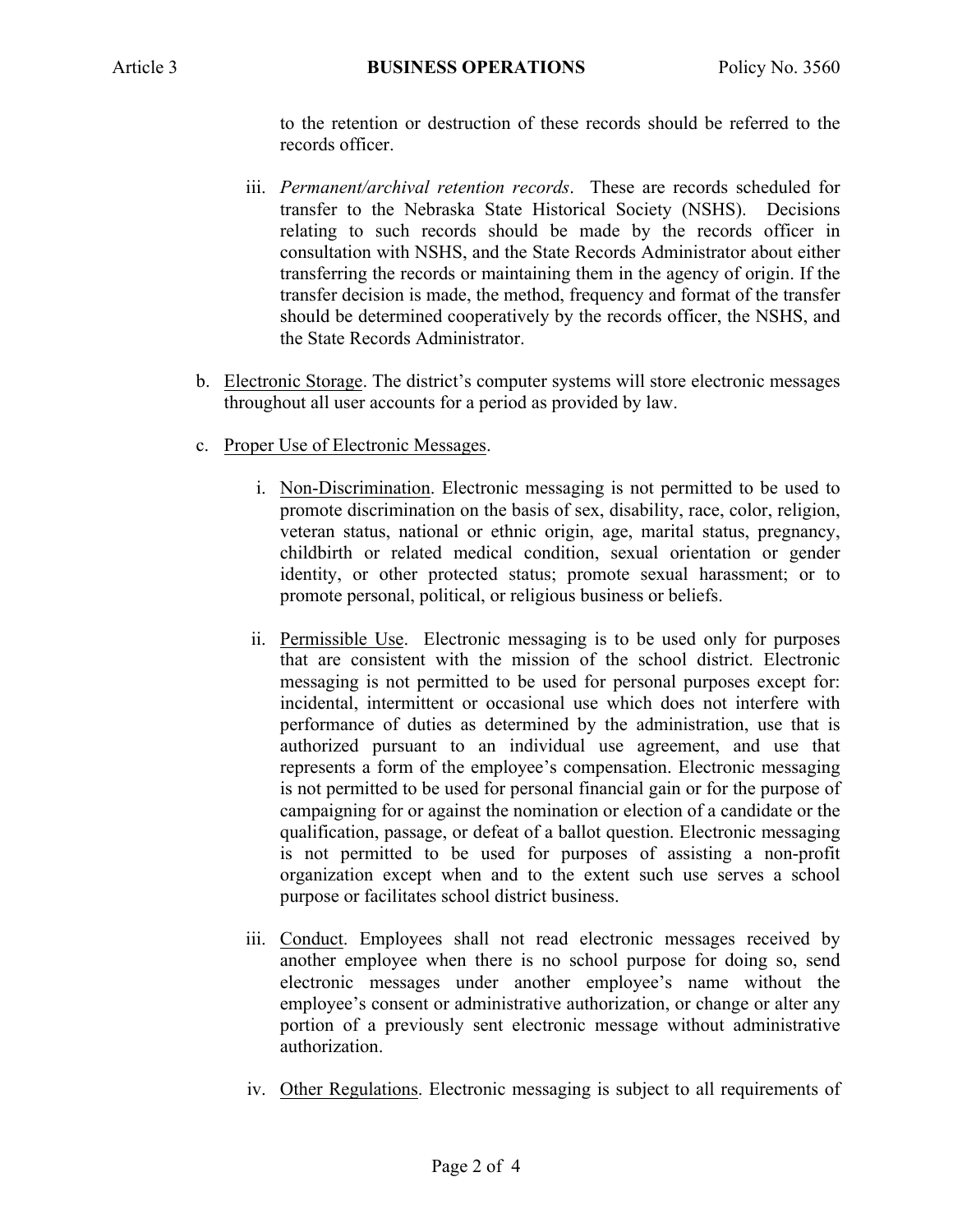the school district's "Acceptable Use of Computers, Network, Internet and Websites" policy and may be monitored and accessed at any time without prior notice. The school district has complete authority to regulate all electronic messaging. Electronic messaging is a privilege and not a property right and is not a public forum. Electronic messaging is made available subject to all board policy and regulations, these regulations, building guidelines, use agreements, handbook provisions, and all administrative orders or directives as issued from time to time.

# 4. Electronic Records

All books, papers, documents, reports, and records kept by the District may be retained as electronic records. Minutes of the meetings of the school board may be kept as an electronic record.

## 5. Litigation Holds

When litigation against the District or its employees is filed or threatened, the District will take all reasonable action to preserve all documents and records that pertain to the issue. Such action will in particular be taken when the litigation may be filed in federal court or otherwise subject to federal rules of discovery.

As soon as the District is made aware of pending or threatened litigation, a litigation hold directive will be issued by the records officer or designee. The directive will be given to all persons suspected of having records that may pertain to the litigation issue.

The litigation hold directive overrides any records retention schedule that may otherwise call for the disposition or destruction of the records until the litigation hold has been lifted. E-mail and computer accounts of separated employees that have been placed on a litigation hold will be maintained by the records officer until the hold is released.

Employees who receive notice of a litigation hold are to preserve all records that pertain to the litigation issue. This includes preserving electronic messages that would otherwise be deleted by the computer system; such messages are to be converted by the recipients of the litigation hold to hard copy (printed) or electronic format which can be retrieved and interpreted (downloaded) for the duration of the litigation hold.

No employee who has been notified of a litigation hold may alter or delete an electronic or other record that falls within the scope of the hold. Violation of the litigation hold may subject the employee to disciplinary actions, up to and including dismissal, as well as personal liability for civil and/or criminal sanctions by the courts or law enforcement agencies.

#### 6. Settlement Agreements

A public written or electronic record of all settled claims shall be maintained.